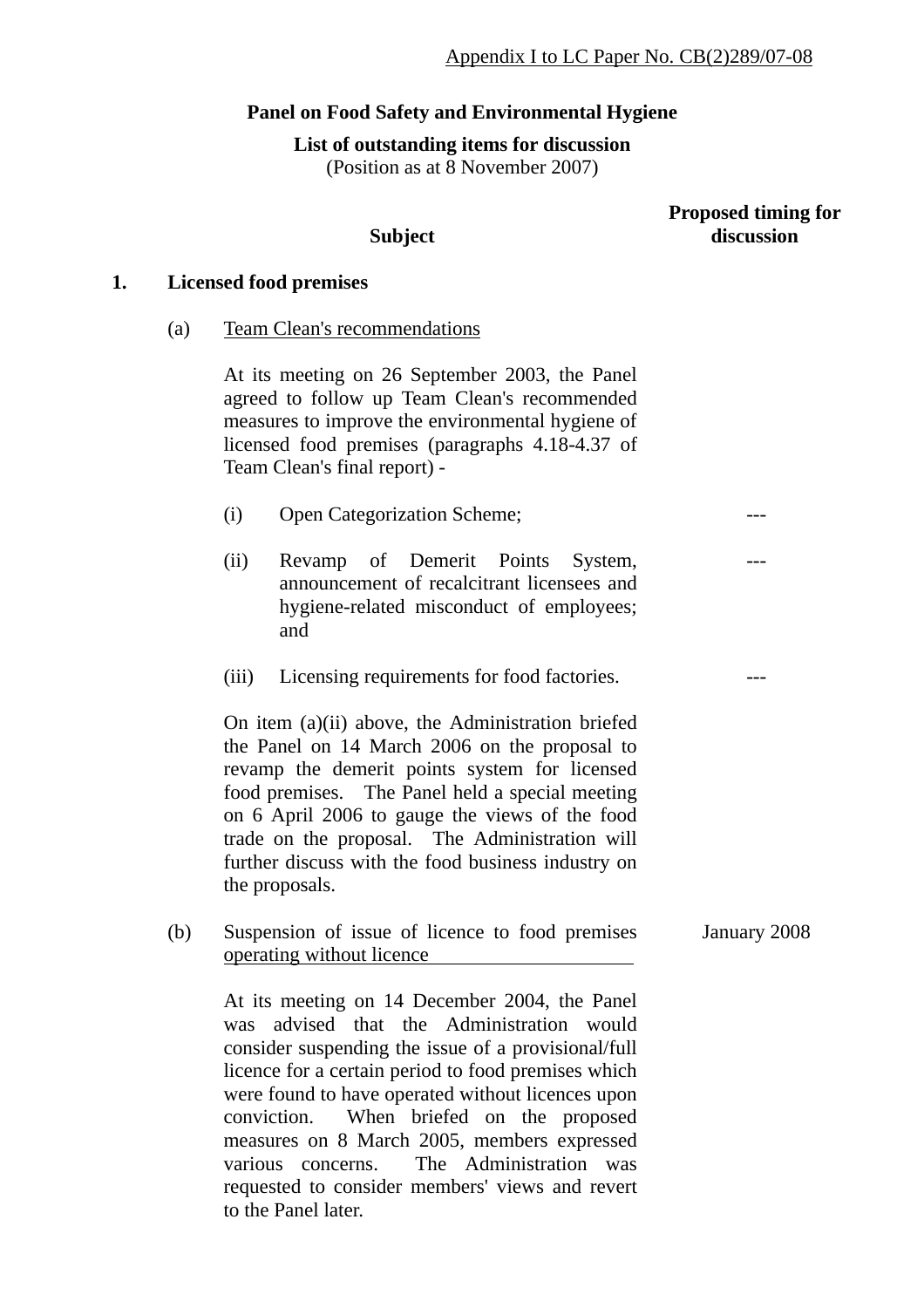(c) Enforcement of licensing conditions

At the meeting between LegCo Members and Wan Chai District Council (WCDC) on 5 May 2005, WCDC members expressed concern about certain "food factories" selling take-away foods and the lack of enforcement actions by FEHD against these operators. Members attending the meeting agreed that the matter should be referred to the Panel for follow-up.

# **2. Fisheries Protection (Amendment) Bill**

The Administration briefed the Panel on 8 March 2005 on the legislative proposal. The Panel held a special meeting on 26 April 2005 to gauge the views of the fishing industry on the proposal. The Administration was requested to further discuss with the industry before introducing the Bill into LegCo.

#### **3. Labelling scheme on nutrition information**

The Panel discussed the proposed labelling system on nutrition information on 10 May and 14 June 2005. The Administration planned to introduce an Amendment Regulation in 2006-2007 to give effect to the proposed nutrition information system. The Administration was requested to revert to the Panel before submitting the legislative proposal into LegCo, if further amendments were proposed to the nutrition labelling system.

At the briefing by the Secretary for Food and Health (SFH) on the Chief Executive's Policy Address 2007-2008 on 12 October 2007, the Administration was requested to provide details of its revised proposal for members' discussion in December 2007.

# **4. Reorganization plan for the food safety regulatory framework**

At its meeting on 17 October 2005, the Panel was briefed on the Administration's plan to re-organise the Food and Environmental Hygiene Department and the Agriculture, Fisheries and Conservation Department to enhance food safety and veterinary public health control in Hong Kong.

4<sup>th</sup> Ouarter 2008 pending the outcome of the study by the Committee on Sustainable Fisheries

December 2007

---

January 2008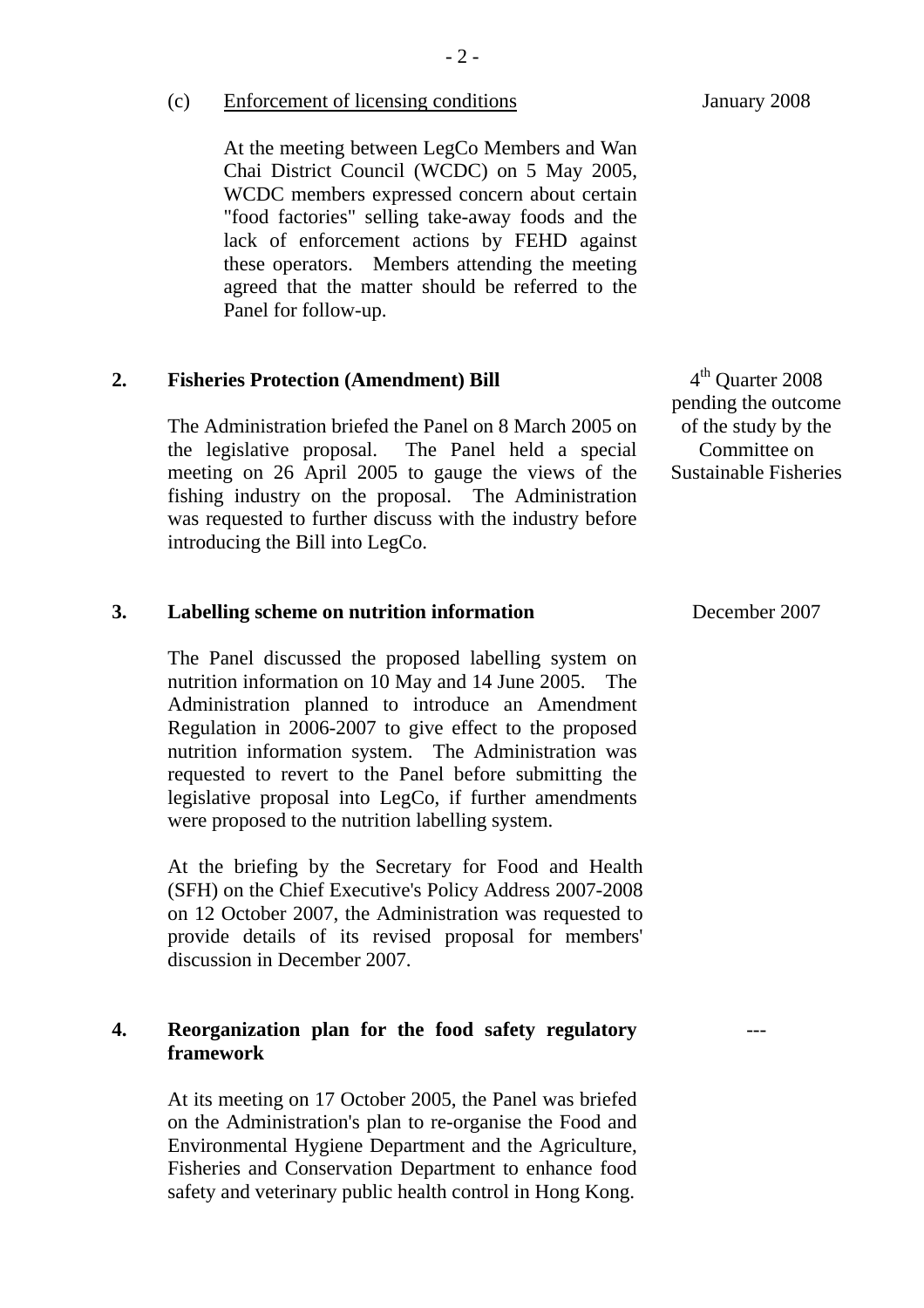The Panel on Food Safety and Environmental Hygiene and Panel on Environmental Affairs have subsequently held four joint meetings on 29 November 2005, 15 December 2005, 6 January 2006 and 17 January 2006 to discuss the revised reorganization proposal and receive views from the relevant trades, experts, academics and staff of the affected departments. At the meeting on 17 January 2006, members raised no objection to the establishment of the proposed Centre for Food Safety. The Administration agreed to revert to the Panel when a comprehensive plan for the food safety framework was available.

When the Panel discussed with the Administration the report of the work of the Centre for Food Safety at its meeting of 10 July 2007, it was advised that the Administration would review the structure of the two departments after the enactment of new Food Safety Ordinance. The Panel requested the Administration to revert to the Panel if there was any new development on the issue.

### **5. Sustainable development of agricultural and fisheries industries**

Hon WONG Yung-kan has proposed to discuss ways Government can assist in promoting sustainable development of the agricultural and fisheries industries.

(*A motion on "Promoting the sustainable development of the local agriculture and fisheries industries", moved by Hon WONG Yung-kan and amended by Hon Tommy CHEUNG, Hon Fred LI and Hon Vincent FANG, was carried at the Council meeting on 13 June 2007.)* 

### **6. Regulation and labelling of genetically modified food**

The Panel discussed the Administration's proposal on 20 March 2003 and invited deputations to give views on 29 April 2003. At the meeting on 20 March 2003, the Panel passed a motion urging the Government to draw reference from the experience of the European Union countries and expeditiously introduce legislation to set up a mandatory genetically modified (GM) food labelling system.

The Administration has agreed to revert to the Panel

2<sup>nd</sup> Ouarter 2008

---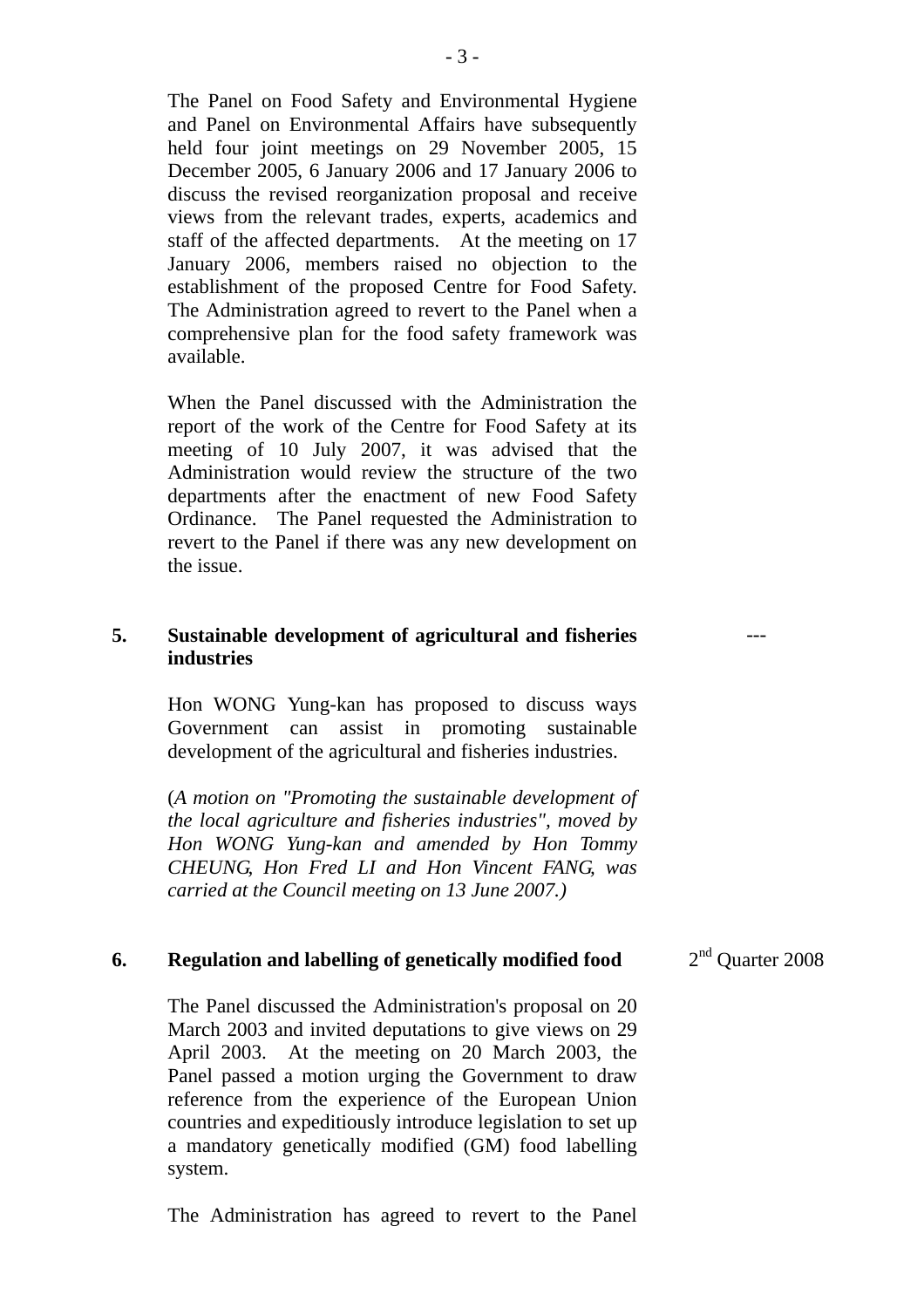before introducing the legislative proposal into LegCo.

The Panel discussed the monitoring of the sale of GM food in Hong Kong on 9 May 2006 and the guideline for voluntary labelling of GM food on 13 June 2006. The guidelines came into effect on 28 July 2006. The Administration was requested to review the effectiveness of the voluntary labelling system for GM food after a period of implementation and revert to the Panel.

# **7. Overall review of the Public Health and Municipal Services Ordinance (Cap. 132) and the Public Health (Animals and Birds) Ordinance (Cap. 139)**

At the request of the Subcommittee on Public Health (Animals and Birds) (Exhibitions) (Amendment) Regulation 2006, the Administration has agreed to undertake a study on the regulatory regime of racing pigeon activities in overseas countries/places (including those which had an outbreak of avian influenza) and consider whether a new regulatory regime should be established in Hong Kong in the context of an overall review of the licensing regime under Cap. 139.

The Panel may wish to follow up the above subject matters when the Administration has completed the relevant study/review.

The Administration provided information on its study on the regulatory measures on keeping racing pigeons in other jurisdictions and its review on the existing regulatory regime in Hong Kong, as set out in Annex A to the Administration's paper on "Preparing for the peak season of avian influenza outbreak" for the joint meeting with the Panel on Health Services on 12 December 2006. The Administration considered that the existing regulatory regime could strike a balance between the need to protect public health and environmental hygiene, as well as to accommodate the need of pigeon racing activities in Hong Kong as far as possible.

However, members at the joint-Panel meeting questioned about the absence of reference information on the regulatory regime in the Mainland and Taiwan. In response to members' request, the Administration agreed to provide a more detailed information paper on the regulatory control measures on racing pigeons in other places including the Mainland and Taiwan.

---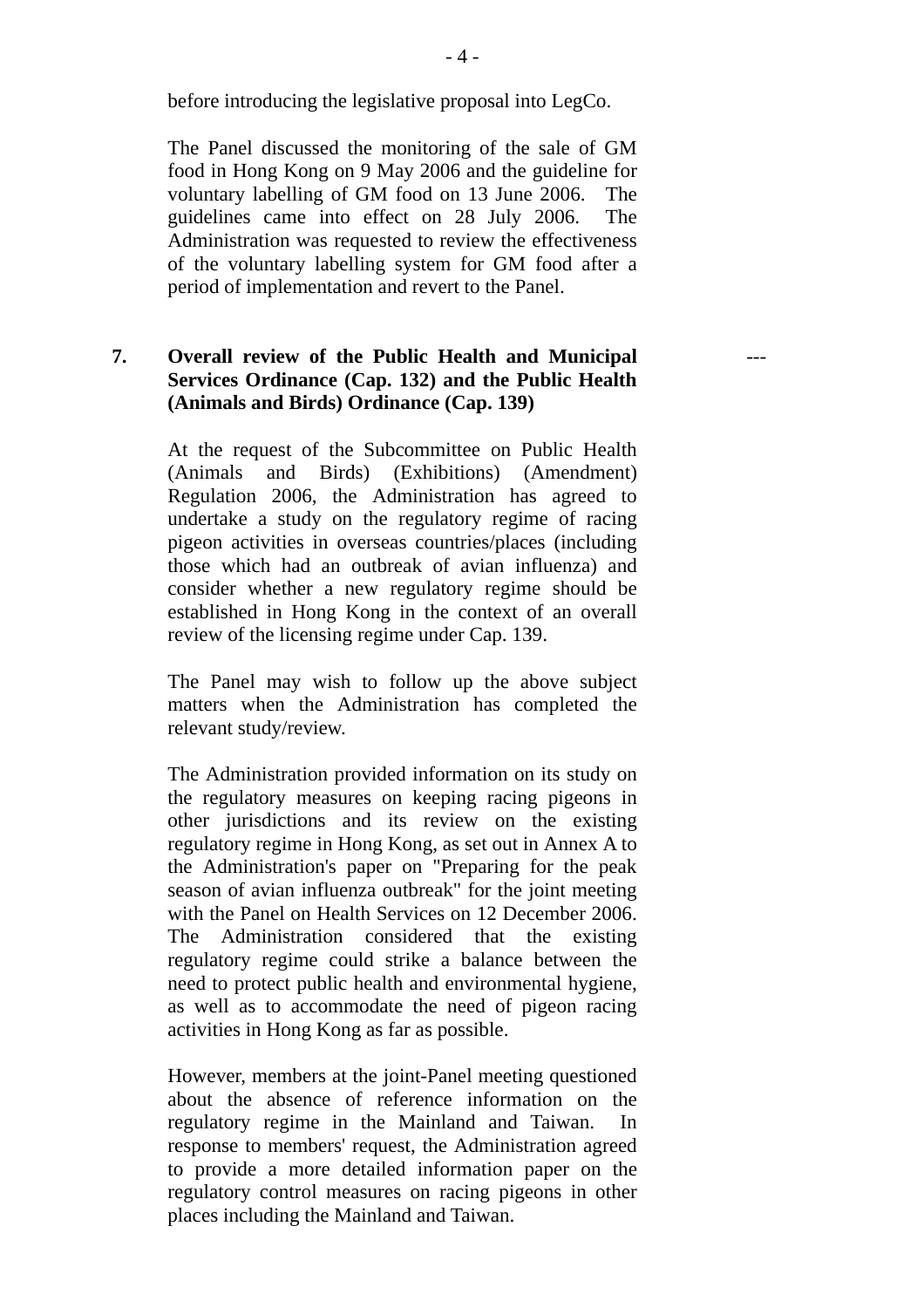### **8. Public markets and cooked food centres**

#### (a) Markets and cooked food centres

1<sup>st</sup> Ouarter 2008

---

At the meeting on 15 July 2002, Panel members suggested that the Administration should conduct an overall review of the design and operation of wet public markets in order to improve their environment and hygiene conditions.

The Public Accounts Committee discussed the Director of Audit's report No. 41 on public markets managed by the Food and Environmental Hygiene Department (FEHD) in 2004. The Administration responded that the then Health, Welfare and Food Bureau was discussing with the Planning Department the need to review the current planning standards for the provision of market facilities as set down in the Hong Kong Planning Standards and Guidelines. In addition, FEHD was conducting a study to identify markets with serious and insurmountable viability problems that might merit closure/consolidation.

At the meeting between LegCo Members and WCDC on 5 May 2005 and 30 March 2006, WCDC members considered that FEHD should review the design and operation of public markets with a view to improving their competitiveness. Some WCDC members suggested that FEHD should review the consideration factors for issuing fresh provision shop licences. Members attending the meetings agreed that the matter should be referred to the Panel for follow-up.

### (b) Demerit Points System

The Administration proposed to discuss with the Panel the outcome of consultation with Market Management Consultative Committees on the proposed Demerit Points System for markets managed by FEHD (paragraphs 4.1-4.17 of Team Clean's final report).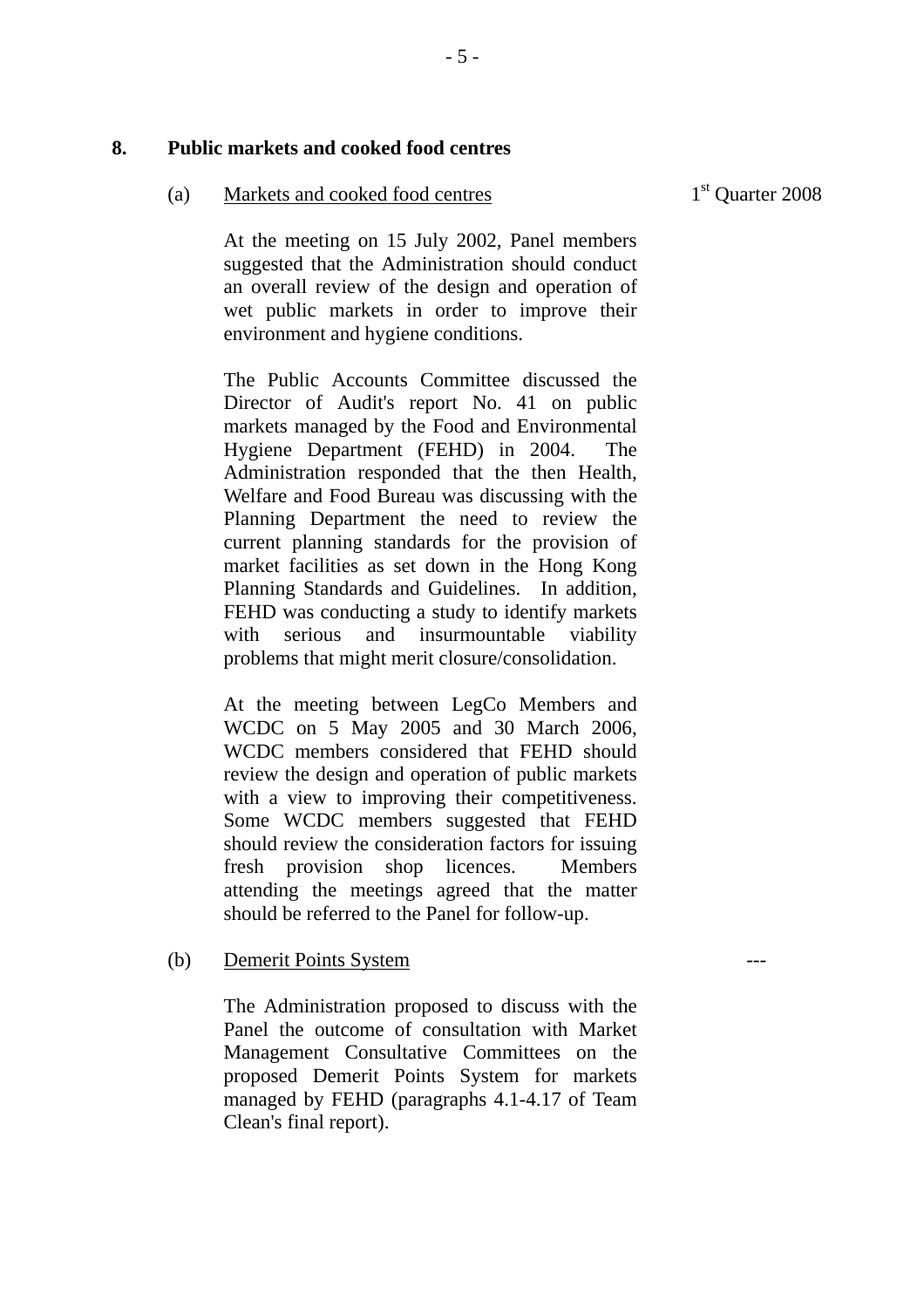2<sup>nd</sup> Quarter 2008

# **9. Alignment of fees and charges under the purview of the Food and Environmental Hygiene Department (FEHD) and public market rental adjustment mechanisms**

Following the dissolution of the former Provisional Municipal Councils in 2000, the Administration planned to align the fees and charges of the former Provisional Urban Council and Provisional Regional Council.

On 24 February 2003, the Administration informed the Panel that it would need more time to work out an alignment proposal for the various FEHD fees and charges as well as the public market rental adjustment mechanisms.

The Administration has subsequently advised the Panel that according to section 9 of the Provision of Municipal Services (Re-organization) Ordinance (Cap. 552), FEHD fees/charges would remain unchanged until the then Secretary for Health, Welfare and Food made a regulation to amend them.

At the request of the Subcommittee on Public Health (Animals and Birds) (Exhibitions) (Amendment) Regulation 2006, the Administration has agreed to review the fees for application/ renewal for an exhibition licence for animals and birds in the context of the general review of Government's fees and charges. The Administration will report the outcome to the Panel.

### **10. Liquor licensing policy and legislation**

At the meeting held between LegCo Members and Yau Tsim Mong District Council (YTMDC) members on 13 February 2003, it was considered that the Administration should conduct a comprehensive review of the existing liquor licensing policy and legislation. YTMDC members suggested that the Administration should restrict the number and the business hours of bars operating in the vicinity of residential areas.

The Subcommittee to Study the Streamlining of Food Business Licensing discussed the liquor licensing procedure at the meeting on 17 May 2005.

1<sup>st</sup> Quarter 2008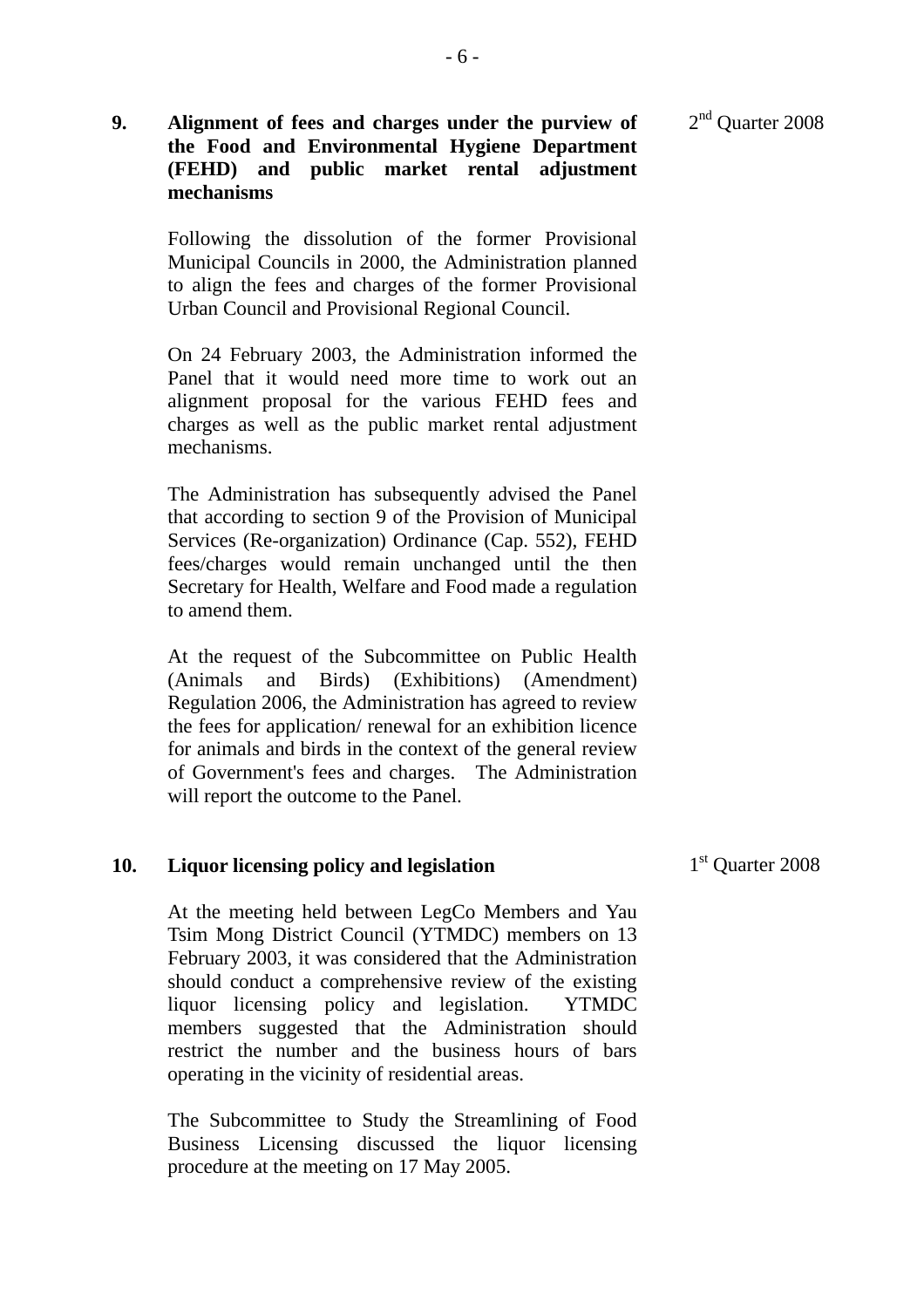At the meeting held between LegCo Members and WCDC members on 30 March 2006, WCDC members expressed concerns about the environmental nuisance and safety problems caused by proliferation of bars in the district. WCDC members suggested that there should be tightened control over the granting of liquor licences to prevent proliferation of bars in multi-storey buildings. The existing policy and legislation on liquor licensing should be reviewed.

#### **11. Policy on hawking activities**

At the meeting on 6 April 2006, the Panel noted that the Administration would conduct an overall review of the policy on hawking activities, including the designation of hawker permitted areas. The Administration would revert to the Panel on the review results. The Administration also agreed to revert to the Panel findings of the review of the existing enforcement strategies against street hawking activities, particularly the guidelines for Hawker Control Officers to carry out enforcement in uniform/plain clothes.

When the Panel discussed hawker control policy and hawker raiding operations at the meeting on 11 July 2006, members urged the Administration to expedite the review of policy on hawker activities and the designation of hawker permitted areas.

At the case conference of the Complaints Division held in March 2006, deputations from hawkers in Wan Chai District suggested the Administration to review the policy of hawker licences so as to preserve on-street hawker stalls. Duty Roster Members agreed to refer the suggestions to the Panel for consideration and follow-up.

At the meeting between LegCo Members and WCDC members on 30 March 2006, WCDC members considered that the Administration should review the existing policies and legislation on hawker control, in particular to review the policy governing the transfer and succession of itinerant hawker licences.

#### **12. Poultry slaughtering and processing plant**

In the course of discussion on the progress of comprehensive plan of action to deal with the global 2<sup>nd</sup> Ouarter 2008

November 2007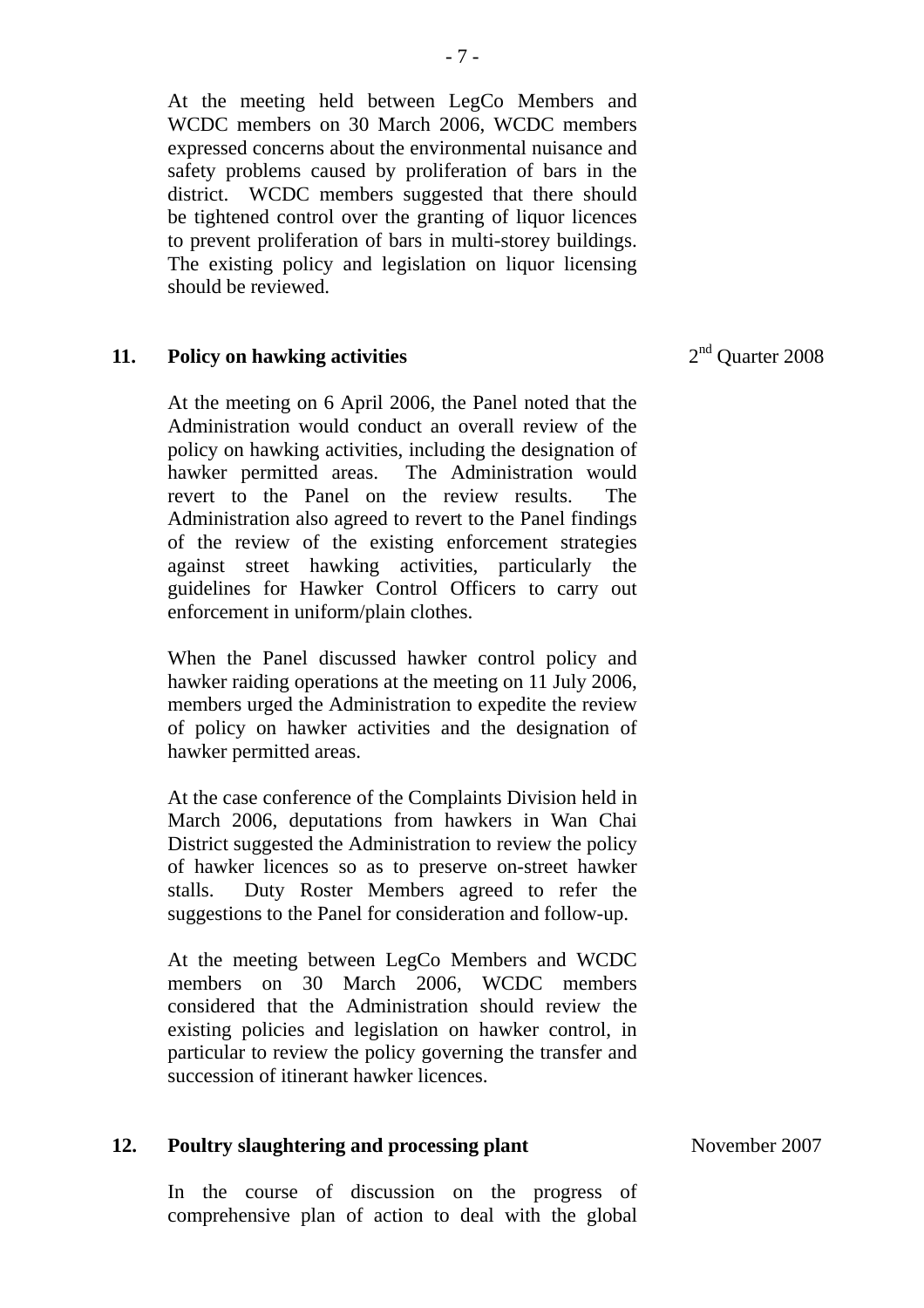problem of avian influenza at its meeting on 14 March 2006, the Panel discussed the development of poultry slaughtering plant.

At its meeting on 11 April 2006, the Administration advised that they had identified a suitable site in Sheung Shui and that their intention was to have the plant developed and operated by the private sector through open tender under a Build, Own, Operate and Transfer (BOOT) arrangement.

At its special meeting on 13 October 2006, the Administration advised that they would conduct an Environmental Impact Assessment study and initiate an invitation for Expression of Interest. It was expected that the plant would come into operation in 2009-2010 at the earliest. A formal tender exercise would be conducted and a Bill would be introduced into the LegCo in 2007 to provide a regulatory framework for the operation of the plant.

At the joint meeting with the Panel on Health Services on 12 December 2006, the Administration advised that the invitation for Expression of Interest exercise would be conducted around mid of December with the deadline for reply in mid January 2007 and that the tender exercise during August to November 2007. Members requested the Administration to revert to the Panel on the outcome of the exercise and the impact on the livelihood of the poultry workers and members of the affected trades in March 2007.

At its meeting on 13 March 2007, the Administration advised that it intended to consult the Panel on the legislative proposal for providing a regulatory framework for the operation of the plant in June to July 2007. The Administration was urged to consult the affected trade on the compensation proposals before the enactment of the legislation and invitation for open tender for developing the plant.

At the briefing by SFH on the Chief Executive's Policy Address 2007-2008 on 12 October 2007, members were informed that the recent FEHD's study result revealed that slaughtered chickens without chilling would be suitable for consumption for up to 24 hours if stored at or below  $7^{\circ}$ C. In view of this, the Administration would allow the plant to produce "freshly slaughtered chickens" for the market. The Administration planned to introduce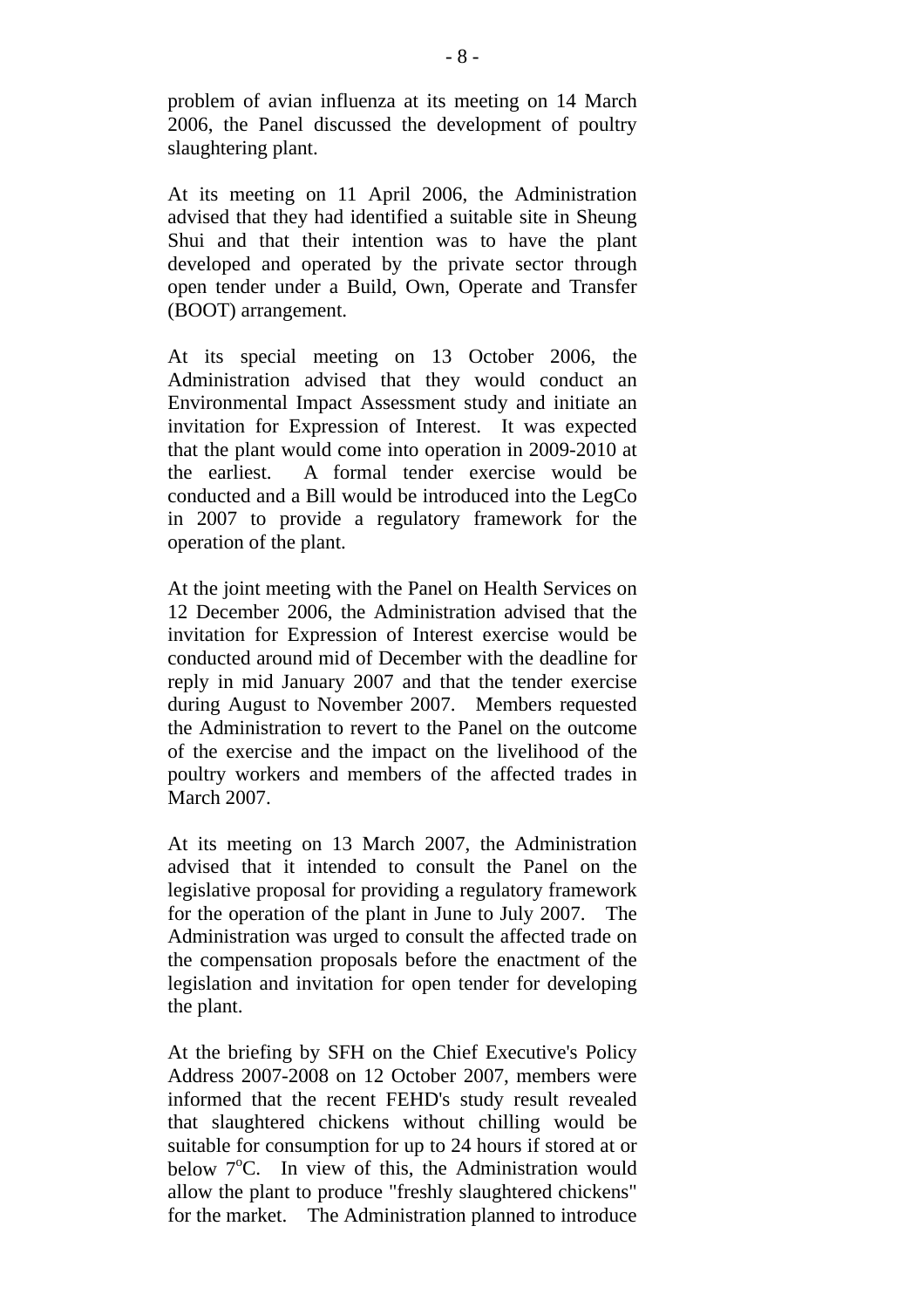the relevant Bill into LegCo by the end of 2007 or early 2008.

### **13. Use of artificial trans fat in food production**

At the Panel's meeting on 13 March 2007, the Administration was requested to brief members on the issue of "the use of artificial trans fat in food production".

*(A motion on "Legislating against the use of artificial trans fat in food production", moved by Hon Albert Jinghan CHENG and amended by Hon Fred LI, was carried at the Council meeting on 14 March 2007.)* 

# **14. Feasibility of centralising the slaughtering operation of livestock**

At the Panel's meeting on 8 May 2007, the Administration advised that, in assessing the feasibility of centralising the slaughtering operation of livestock at Sheung Shui Slaughterhouse (SSSH), the Administration would look into a number of factors, including the likely financial requirements arising from the closure of Tsuen Wan Slaughterhouse before its land lease expired in 2047, the construction costs of building an additional new lairage building and supporting building in SSSH and the strategic risk of using a single slaughterhouse to supply fresh meat in Hong Kong. The Administration would consult the Panel when a policy view was taken.

**15. Regulation of pesticide residues in food** 

| 19.        | Regulation of pesticide residues in rood                                                                                                                                                                                                                                                                                                                     | $1$ Y OV CHILIUCI $2007$ |
|------------|--------------------------------------------------------------------------------------------------------------------------------------------------------------------------------------------------------------------------------------------------------------------------------------------------------------------------------------------------------------|--------------------------|
|            | At its meeting on 12 June 2007, the Administration<br>advised that, to better safeguard the food safety of<br>imported vegetables and fruits, CFS was drafting a new<br>piece of legislation on the regulation of pesticide residues<br>in food. It planned to consult the Panel on the proposed<br>regulatory framework for pesticide residues within 2007. |                          |
| <b>16.</b> | Proposed amendments to the Preservatives in Food<br><b>Regulations</b>                                                                                                                                                                                                                                                                                       | November 2007            |
|            | The Administration consulted the Panel on the review of and<br>proposed scope for amendment to the Regulations at the                                                                                                                                                                                                                                        |                          |

Panel's meeting on 14 November 2006. On 10 April 2007,

---

---

November 2007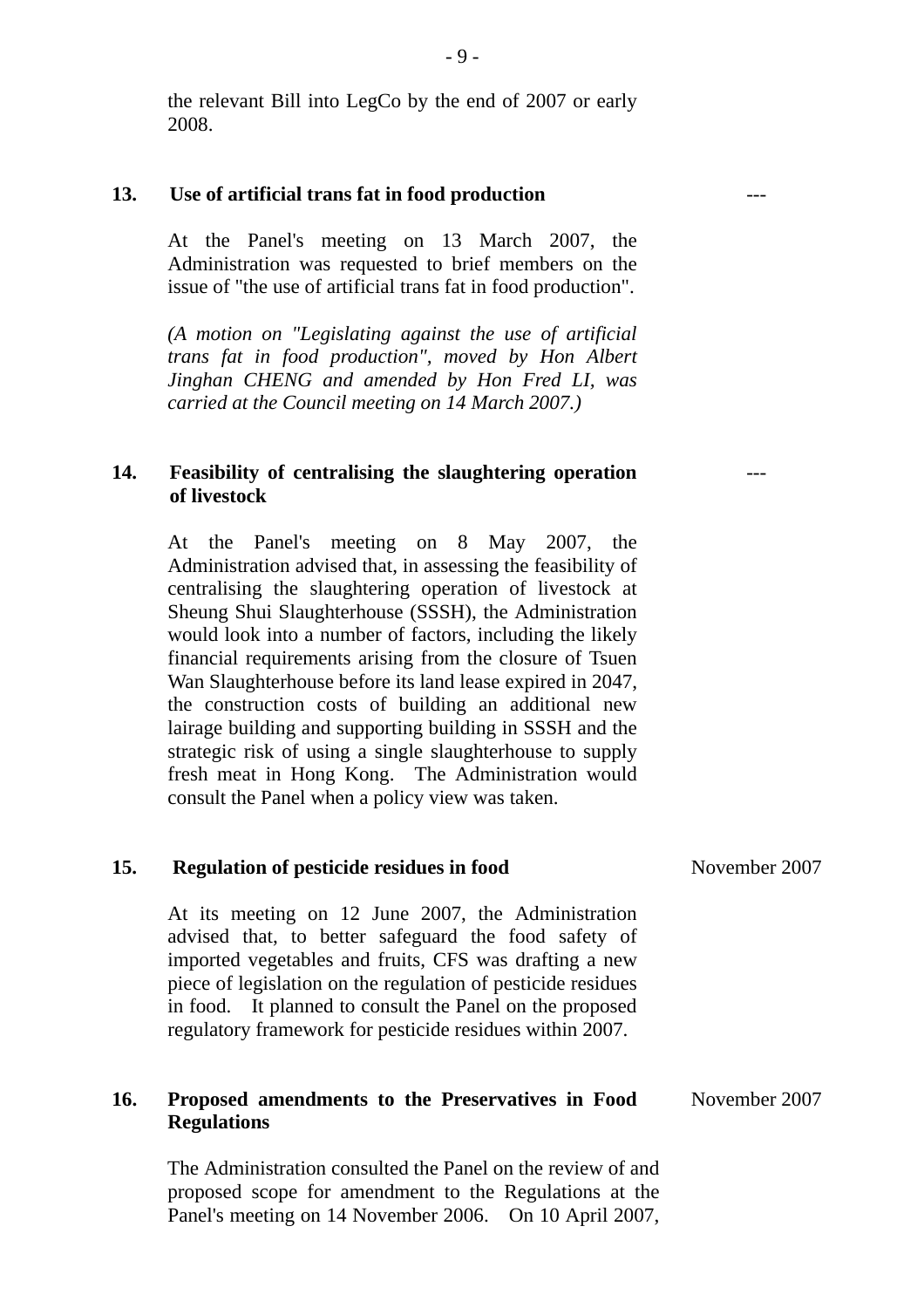the Administration briefed the Panel on the results of the public consultation exercise on the proposed amendments to the Regulations. It planned to introduce the legislative proposal into LegCo by the end of 2007.

### **17. New Food Safety Ordinance**

At the briefing by SFH on the Chief Executive's Policy Address 2007-2008 on 12 October 2007, the Administration advised that it planned to consult the Panel on the relevant proposals in relation to the formulation of the new Food Safety Ordinance in December 2007.

According to the Administration, the new Food Safety Ordinance would help strengthen the management of every part in the whole food supply chain through a new regulatory approach, including imposing a mandatory registration scheme on food importers and distributors, import control of aquatic products, and regulation of imported poultry eggs.

 As regards import control of aquatic products, the Administration reported to the Panel its review of the effectiveness of a voluntary Code of Practice at the meeting on 12 July 2005. As the number of reports on shipment of live fish after the introduction of the voluntary code was not satisfactory, the Administration advised that it would consult the fish traders and introduce a mandatory system.

The Panel discussed the proposed regulatory framework for live fish at the special meetings in August and September 2005, and the regular meeting on 13 December 2005 following the discovery of malachite green in eels and live fish. The Administration originally planned to introduce the Fisheries Products Safety Bill in the 2005-2006 session to provide for the strengthening of control on fresh marine fish and fresh water fish imported or reared locally to enhance the protection of public health.

In November 2006, the Panel held two meetings to discuss the incidents related to the consumption of raw oysters, the discovery of malachite green in the samples of eel products and the detection of harmful substances in fish. To address the issue, the Administration advised that the legislative proposals for the regulation of aquatic December 2007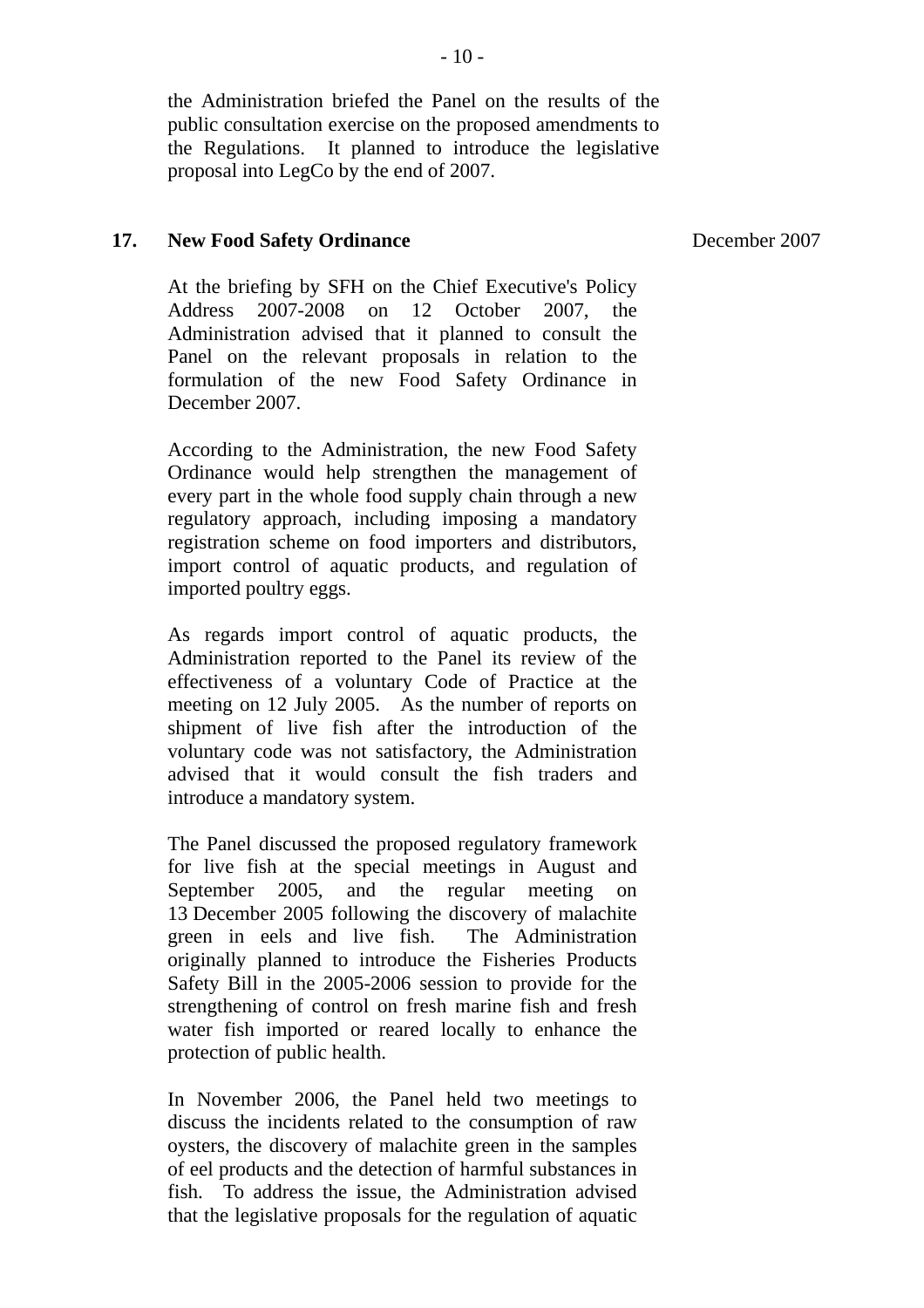products would be introduced in the session 2006-2007.

At the Panel meeting on 10 July 2007, the Administration briefed members on its proposal to launch a pre-statutory voluntary notification scheme for food importers and distributors (the scheme) pending the enactment of the new Food Safety Ordinance. It was proposed that the scheme for fish and fishery products would be implemented in December 2007.

On the regulation of poultry eggs, the Administration advised that it would consider enacting legislation to regulate imported poultry eggs when the Panel discussed the incident of detection of Sudan Red in poultry eggs at its special meeting on 30 November 2006. At its meeting on 9 January 2007, the Administration advised that it had started work to amend the Imported Game, Meat and Poultry Regulations (IGMPR) (Cap. 132 sub. leg. AK) and Import and Export (General) Regulations (Cap. 60 sub. leg. A) to require all importers of poultry eggs to register with CFS and obtain import permits for the eggs they import.

On 10 July 2007, the Administration consulted the Panel on the proposal for a pre-statutory voluntary notification scheme to facilitate the setting-up of a register of food importers and distributors. The voluntary registration of importers and distributors of game, meat and poultry carcasses would be launched in August 2007. The Administration advised that it would consider the feasibility of incorporating mandatory notification for importers and distributors of game, meat and poultry carcasses into the amendment regulation in one go.

| 18. | Creation of an Administrative Officer Staff Grade<br>(AOSG) "C" post in the Food Branch of the Food and<br><b>Health Bureau</b> | December 2007 |
|-----|---------------------------------------------------------------------------------------------------------------------------------|---------------|
|     | The Administration proposes to discuss this matter in<br>December 2007.                                                         |               |

| 19. | Animal welfare and cruelty to animals | 1 <sup>st</sup> Quarter 2008 |
|-----|---------------------------------------|------------------------------|
|     |                                       |                              |

The Subcommittee on Public Health (Animals and Birds) (Amendment) Regulation 2001, Public Health (Animals and Birds) (Animal Traders) (Amendment) Regulation 2001 and Food Business (Amendment) Regulation 2001